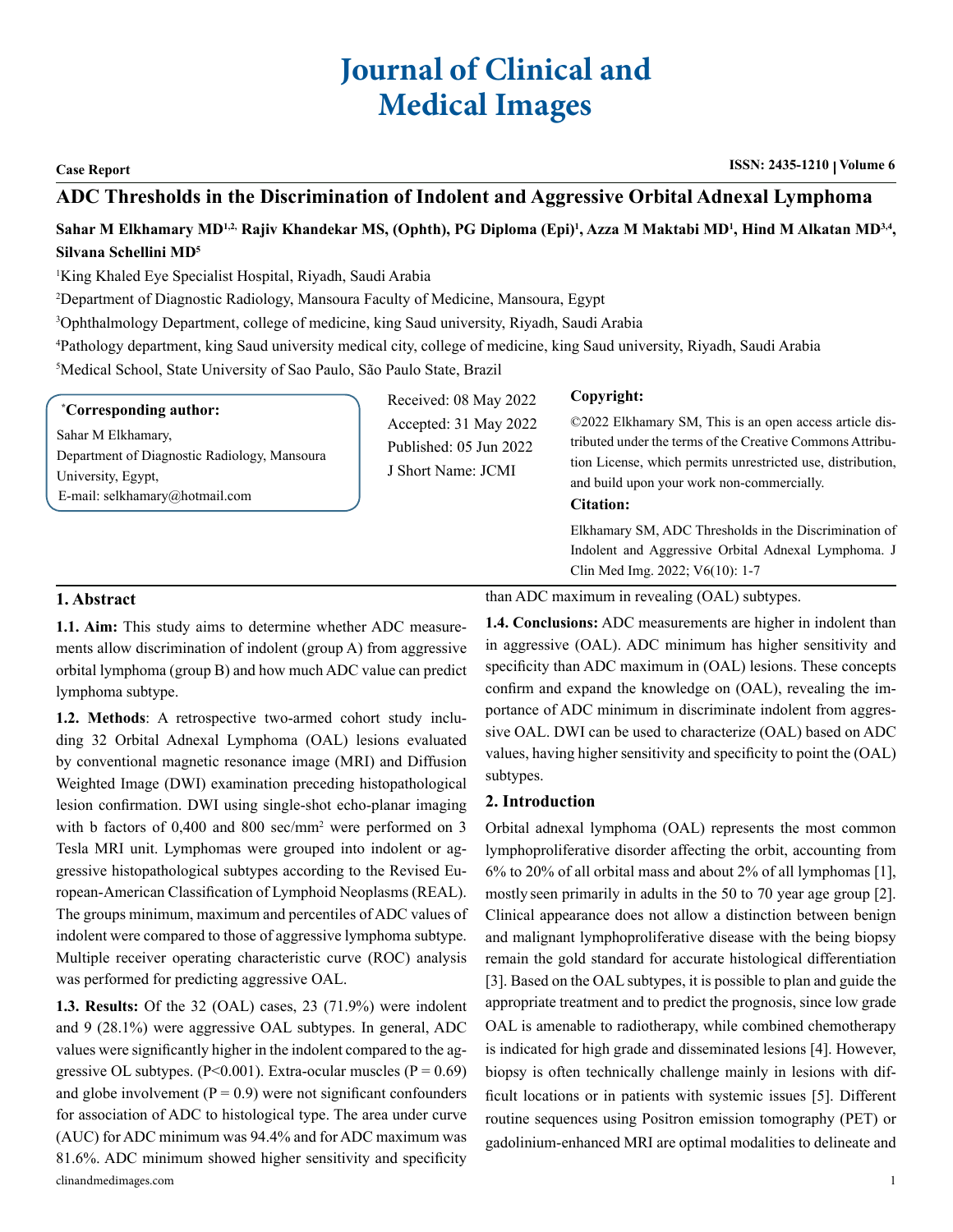to localize orbital masses, preceding biopsy with characteristics restricted pattern on Diffusion weighted images [6,7].

Recently, diffusion-weighted (DWI) MRI has been introduced as a non-invasive functional technique and valuable tool for the identification and characterization of orbital masses [6]. DWI-MRI can provide morphological and functional information regarding characterization of lymphomas using the apparent diffusion coefficient (ADC) [6,8]. Any architectural changes that affect the proportion of extracellular to intracellular water molecules will alter the apparent diffusion coefficient (ADC) of the tissue. In this context, the ADC value varies according to the microstructure and pathophysiological state of tissues [9], reflecting the dense cellularity and limited extracellular space of an aggressive neoplasm which can limit the random motion of water molecules in the tissues by means of ADC value [6,8]. Low values in the threshold ADC on DWI-MRI have been found helpful to discriminate lymphoma from other orbital lesions [3], with good sensitivity to distinguish malignant from benign lesions, and lymphomas from non-lymphoproliferative lesions [6,8], (OAL) from idiopathic orbital inflammatory pseudotumor [9,10]. The ADC can be useful for detection and stage, as well as for monitoring the response to chemotherapy [5,6,11,13-15]. However, to the best of our knowledge, only a few studies have compared the ADC value and tissue histology in (OAL) [6]. The role of ADC value for differentiation of histopathological OAL subtypes have not yet been studied and remains incompletely understood. The purpose of this study was to investigate whether ADC measurements allow discrimination of indolent from aggressive (OAL).

#### **3. Patients and Methods**

This was a retrospective two-armed cohort study of (OAL) cases diagnosed at the Pathology and the Radiology Departments of King Khaled Specialist Eye Hospital, Riyadh - Saudi Arabia, from January 2015 to October 2019. The ethical and research board members of our institute approved this report (1250-R) and consent was waived due to the retrospective nature of the study. The tenants of Helsinki declaration were strictly followed at all steps of this research project.

Database search included all the suspected (OAL) patients who underwent satisfactory MRI images of at least 10mm axial length mass, with histopathological and immunohistochemical evaluation proven the (OAL) diagnosis. Cases of small lesions, located in other sites as conjunctiva, having history of biopsy, surgery, or treatment before imaging or poor MRI image quality were excluded.

#### **3.1. Image exam technique**

DWI was performed before contrast administration, obtaining images in axial plane using echo-planar spin-echo T2 (factor b of 0, 500 and 1000s/mm²) MR imaging was acquired using a 3 Tesla

GE Discovery 750 superconducting MRI Scanner. Imaging parameters were as follows: TR/TE of 3200/81 mms, FOV of  $20 \times 22$  cm, slice thickness of 3.0 mm, interslice gap of 1.0–2.0 mm, number of excitations of 6, matrix of  $128 \times 128$ , EPI factor of 128 and RF pulse bandwidth of 1200. The acquisition time for DWI was 2min 36s. ADC maps were automatically generated. DWI images were collected on a single workstation using commercial AGFA Enterprise Imaging workstation (IMPAX agility, Belgium) to calculate ADC values.

#### **3.2. Image analysis**

All MRI images were reviewed on a Picture Archiving and Communication System workstation. DWI images with b values of 0 and 800s/mm2 were carefully examined, and the signal intensity of the mass was assessed on images obtained at b=0s/mm2, b=800s/ mm2 and on the ADC maps. The radiological evaluation was made by an expert neuroradiologist (SK), blinded to the final diagnosis. To achieve best results, at least five ROIs were selected in each examination<sup>6,8,11</sup> in concordance with T1 or T2 images. If cystic or necrotic content is present, ROI was placed to comprise only the solid component, avoiding the cystic-necrotic part by taking advantage of T2-weighted images. The region of interest (ROI) was manually drawn to encompass the entire cross-section of the lesion on ADC map image. The ADC value was measured directly on the parametric ADC maps by inline calculation. Distortion artifacts were carefully excluded from the ROI delimitation. Mean ADC value within the ROI was recorded as value  $(\times 10^{-3} \text{ mm/s}^2)$ .

### **3.3. Biopsy and histopathological exam**

All included (OAL) cases underwent surgical biopsy by an experienced physician. The site of biopsy was the largest tumor region based on clinical presentation and MRI examination. The specimens were prepared for exam through routine sections of formalin-fixed, paraffin-embedded tissues, with slides stained by hematoxylin and eosin and then examined using binocular microscope (Zeiss, Germany). For labelling the exact subtype of (OAL), immunohistochemical (IHC) evaluation was carried out. In addition, flow cytometric and gene rearrangement analyses were performed to identify a monoclonal immunoglobulin band. Two co-investigators' pathologists (AM and HK) independently reviewed all specimen and classified according to the Revised European-American Classification of Lymphoid Neoplasms (REAL Classification) and divided according to the expected behaviour into either indolent or aggressive group OAL [1-17].

#### **3.4. Statistical analysis**

Data was collected on a spreadsheet of Microsoft XL® and subsequently transferred to the spreadsheet of Statistical Package for Social Sciences (SPSS Version 25.0, Chicago, IL, USA) for statistical analysis. The mean and SDV of minimum and maximum ADC values of indolent or aggressive histological subtypes were estimated. They were compared by presenting their difference of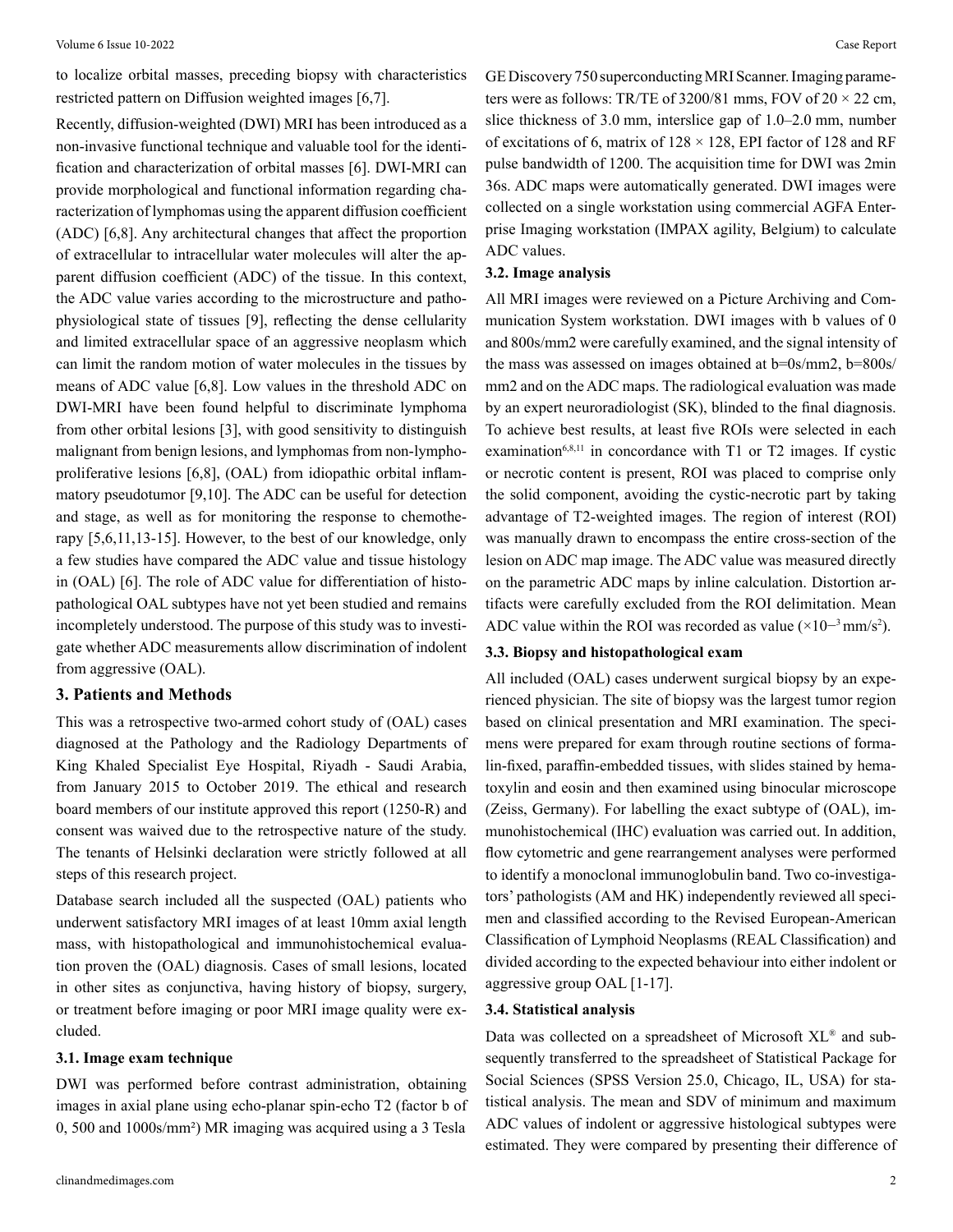mean, 95% confidence interval and two-sided P values. The histogram parameters, the ADC mean,  $5<sup>th</sup>$ ,  $10<sup>th</sup>$ ,  $25<sup>th</sup>$ ,  $50<sup>th</sup>$ ,  $75<sup>th</sup>$ ,  $90<sup>th</sup>$ , and 95<sup>th</sup> percentile of ADC values, ADC minimum, ADC maximum skewness and kurtosis-were calculated. The sensitivity vs  $(1 - s)$ cificity) was plotted to determine the Area Under curve (AUC) by using graph facilities of SPSS 25. Receiver operating characteristic (ROC) curves were plotted to assess the diagnostic utility of identified variables and diagnostic models to evaluate diagnostic efficiency of the ADC values to differentiate in between certain groups, and threshold ADC values with highest accuracy were determined. A P<0.05 was considered as statistically significant.

#### **4. Results**

Thirty-two (OAL) cases fulfilled the criteria and were included in the present study. According to their histological behaviour, 23 (71.9%) were classified as indolent and 9 (28.1%) as aggressive subtypes. Twenty-one (91.3%) of the indolent OL, were extra nodal marginal zone B cell (MALT) lymphoma and two (8.7%) cases were of follicular lymphoma (FL). Among aggressive group, six (66.7%) had diffuse large B-cell lymphoma (DLBCL), two (22.2%) had Burkitt's lymphoma, and one (11.1%), T-cell lymphoma. Demographic profile and qualitative MRI orbital details of cases of indolent and aggressive OAL group are compared in (Table 1). Males were significantly more in indolent (86.4%) subgroup (Odd's Ratio = 7.1; P=0.02). The mean age of both groups was similar ( $P = 0.7$ ). In the indolent subgroup, 18 (78.3%) were unilateral. Indolent type had longer duration of symptoms, but both were similar in other comparisons, such as no systemic involvement, no extraocular muscles or globe involvement in most cases (Table 1). The mean ADC indicate clear differences between histological subtypes, being ADC values significantly higher in the indolent compared to the aggressive OL subtype. (P<0.001). Both ADC minimum and ADC maximum values for indolent (OAL) cases were significantly higher than those of aggressive subtypes

| <b>Table 1:</b> Profile of OAL cases according to histological subtype |  |
|------------------------------------------------------------------------|--|
|------------------------------------------------------------------------|--|

of OAL (P <0.001) (Table 2). Comparison of ADC values inside each group subcategory was not statistically significant (p=0.448). The lowest mean ADC value of indolent lesions was in MALT lymphoma and the highest mean ADC of aggressive lymphoma lesions was in B cell lymphoma (Figure 1,2). Regression analysis revealed extra-ocular muscles (EOM) and globe involvement of OAL correlated to ADC minimum and ADC maximum to type of lymphoma (REAL classification). EOM and globe involvement were not significant confounders in (OAL) and there was no correlation when the analysis was performed in each group separately (Table 3).

The OAL had median ADC of 0.51 (25% quartile 0.48) irrespective of patient age, sex, or histological subtypes  $(P < 0.02)$ . Analysis of percentile values showed the spread distribution of ADC minimum and maximum values, with a remarkable tendency of both ADC minimum and ADC maximum to be higher in indolent OL compared to the aggressive subtype. By generating and comparing the ROC curve, the ADC mean, ADC median, ADC10, ADC 25, ADC 75, and ADC90 did not reveal significant difference in the skewness between the two groups. Just few aggressive OAL cases resulted in skew deviation of results (Table 4).

Receiver operating characteristic curves were derived to determine the optimal ADC threshold for discrimination between indolent and aggressive (OAL), and the sensitivity, specificity, positive and negative predictive values were calculated. The area under curve (AUC) of ADC minimum and ADC maximum is given in (Figure 3,4). The AUC for ADC minimum was 94.4% and ADC maximum was 81.6%. With 85% specificity and 95% sensitivity, ADC minimum showed to be a reasonable predictor of histological (OAL) subtype (indolent vs aggressive). In contrast, ADC maximum had 80% sensitivity and 85% specificity and has less reliable predictability for histological subtype (OAL).

|                                | Indolent       |                 |               | Aggressive      |               |                   |  |
|--------------------------------|----------------|-----------------|---------------|-----------------|---------------|-------------------|--|
|                                |                | <b>Number</b>   | $\frac{0}{0}$ | <b>Number</b>   | $\frac{0}{0}$ | <b>Validity</b>   |  |
| Gender                         | Male           | 19              | 86.4          | 4               | 44.4          | $OR = 7.1$ P=0.02 |  |
|                                | Female         | 4               | 18.2          | 5               | 55.6          |                   |  |
| Age                            | $Mean \pm SDV$ | $54.2 \pm 22$   |               | $51.2 \pm 12$   |               | $P=0.7$           |  |
| Duration of symptoms           | Median         | 8.5<br>4.0;12.0 |               | 3.0<br>2.0; 6.0 |               | $P = 0.016$       |  |
|                                | IQ             |                 |               |                 |               |                   |  |
| Orbit involved                 | Right          | 15              | 65.2          | 3               | 33.3          |                   |  |
|                                | Left           | 3               | 13.0          | 6               | 66.7          | $OR = 5$          |  |
|                                | Bilateral      | 5               | 21.7          | $\theta$        | 0.0           |                   |  |
|                                | Yes            | 4               | 18.2          | 3               | 33.3          | $P=0.06$          |  |
| Systemic affection             | No             | 19              | 86.4          | 6               | 66.7          |                   |  |
| Lymph node                     | Yes            | 5               | 22.7          | 3               | 33.3          | $OR = 0.4$        |  |
|                                | N <sub>0</sub> | 18              | 81.3          | 5               | 55.6          |                   |  |
| Extraocular muscle involvement | Yes            | 8               | 36.4          | 3               | 33.3          | $P=0.4$           |  |
|                                | N <sub>0</sub> | 15              | 68.2          | 6               | 66.7          |                   |  |
| Globe involvement              | Yes            | 8               | 36.4          | 3               | 33.3          | $OR = 0.8$        |  |
|                                | No             | 15              | 68.2          | 6               | 66.7          |                   |  |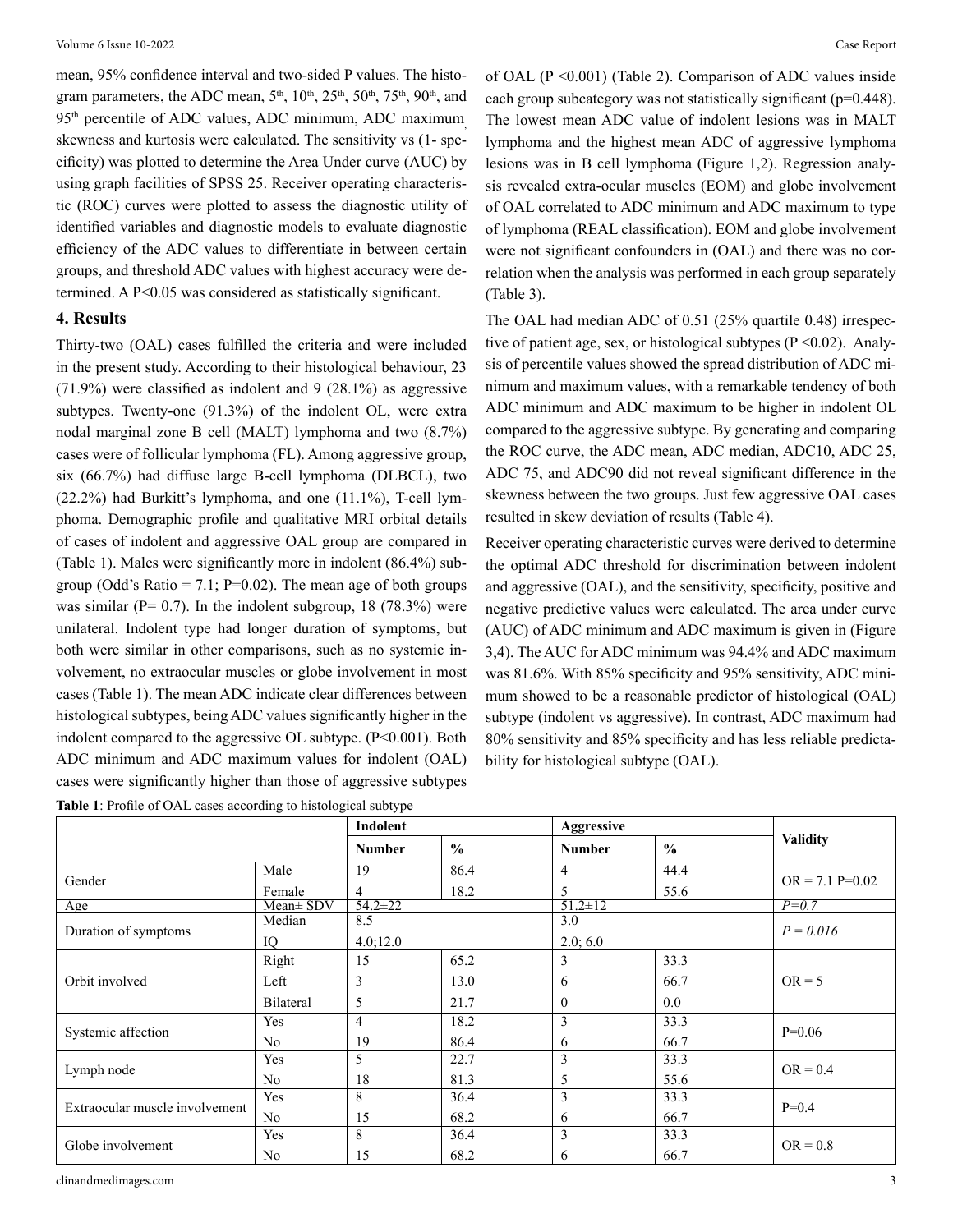

**Figure 1(A-F):** MR images in a 53-year-old female patient with Marginal Zone B-cell Lymphoma(indolent), A tumor mass in the right orbit (arrows): (A)It is isointense on T2-weighted image , difficult to be distinguished from the surrounding muscles tissue, it is Mild enhanced on post-contrast image (B); ill defined margins infiltrating the retro-orbital fat and extra-ocular muscles, encasing the optic nerve, displacing the globe anteriorly, yet no ocular infiltration. it is hypointense on ADC map with mean ADC value of =0.75×10−3mm2 /s (D). Histopathological appearance using Hematoxylin & eosin stain of the tumor, which is composed of diffuse sheets of mature lymphocytes, and some plasma cells. The tumor infiltrates the orbital fibro-adipose tissue (E). The atypical lymphocytic infiltrate is predominantly of B-cell type expressing strong reactivity to CD20 (E,F)



Figure 2(A-F): MR images in a 26-year-old Male patient with Diffuse large B- cell Lymphoma (aggressive), A tumor mass in the left orbit (arrow): (A,B)It is isointense on T1 and T2-weighted image , it is Mild enhanced on post-contrast image (C); occupying left nasolacrimal sac ,possible partial infiltrating the tendinous insertion of the medial rectus ,displace the globe laterally without invasion. it is hypointense on ADC map with mean ADC value of =0.64×10<sup>-3</sup>mm<sup>2</sup>/s (D). Histopathological appearance using Hematoxylin & eosin stain of the tumor, which is composed of diffuse sheets of large atypical lymphocytes with frequent mitotic figures. The cells show high degree of pleomorphism and infiltrate the adjacent muscle fibres (black arrow). Almost all the lymphocytes show positive staining for CD20 (E & F

|                    | ADC Minimum value $(\times 10-3$ mm/s2) |                      | ADC Maximum value $(\times 10-3$ mm/s2) |                      |  |
|--------------------|-----------------------------------------|----------------------|-----------------------------------------|----------------------|--|
|                    | Indolent ( $N = 23$ )                   | Aggressive $(N = 9)$ | Indolent ( $N = 23$ )                   | Aggressive $(N = 9)$ |  |
| Minimum            | 0.48                                    | 0.42                 | 0.46                                    | 0.48                 |  |
| Maximum            | 0.96                                    | 0.64                 | 0.94                                    | 0.66                 |  |
| 5 percentile       | 0.48                                    | 0.42                 | 0.46                                    | 0.48                 |  |
| 10 percentile      | 0.53                                    | 0.42                 | 0.46                                    | 0.48                 |  |
| 25 percentile      | 0.59                                    | 0.44                 | 0.63                                    | 0.49                 |  |
| 50 percentile      | 0.64                                    | 0.45                 | 0.74                                    | 0.52                 |  |
| 75 percentile      | 0.74                                    | 0.48                 | 0.83                                    | 0.57                 |  |
| 90 percentile      | 0.82                                    |                      | 0.92                                    |                      |  |
| 95 percentile      | 0.94                                    |                      | 0.94                                    |                      |  |
| Skewness $\pm$ SDV | $1.03 \pm 0.48$                         | $2.32 \pm 0.72$      | $-0.32 \pm 0.48$                        | $1.29 \pm 0.72$      |  |
| Kurtosis $\pm$ SDV | $2.05 \pm 0.93$                         | $6.06 \pm 1.4$       | $-0.85 \pm 0.93$                        | $1.73 \pm 1.4$       |  |

**Table 2**: Comparison of different ADC parameters of indolent to aggressive (OAL)

clinandmedimages.com 4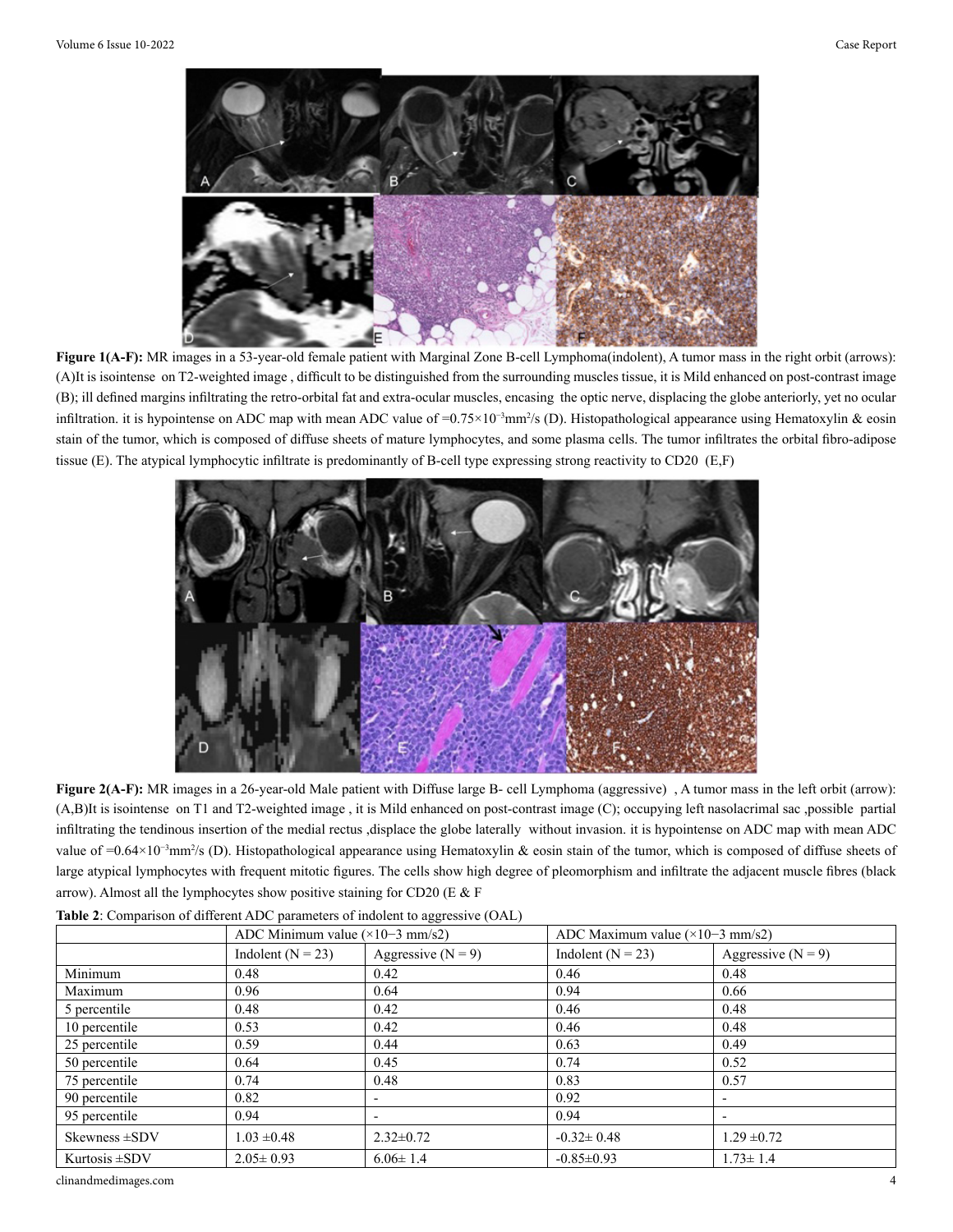**Table 3**: Regression analysis to evaluate the interaction of extraocular muscle and globe involvement to the correlation of ADC minimum and ADC maximum to type of lymphoma (WHO classification).

| Coefficients <sup>a</sup>          |                         |                                    |            |                           |          |      |  |
|------------------------------------|-------------------------|------------------------------------|------------|---------------------------|----------|------|--|
| Model                              |                         | <b>Unstandardized Coefficients</b> |            | Standardized Coefficients |          | Sig. |  |
|                                    |                         |                                    | Std. Error | Beta                      |          |      |  |
|                                    | (Constant)              | .896                               | .076       |                           | 11.769   | .000 |  |
|                                    | European classification | $-.178$                            | .055       | $-.533$                   | $-3.237$ | .003 |  |
|                                    | <b>EOM</b> involvement  | $-.022$                            | .056       | -.068                     | $-.400$  | .693 |  |
|                                    | globe INVOLVEMENT       | .004                               | .033       | .021                      | .124     | .902 |  |
| a. Dependent Variable: maximum adc |                         |                                    |            |                           |          |      |  |

**Table 4**: Characteristics of indolent and aggressive (OAL) according to ADC minimum and maximum value

|               | Indolent lymphoma $(N = 23)$ |                 | Aggressive lymphoma $(N = 9)$ |                 |  |
|---------------|------------------------------|-----------------|-------------------------------|-----------------|--|
|               | ADC Minimum                  | ADC Maximum     | ADC Minimum                   | ADC Maximum     |  |
| Minimum value | 0.48                         | 0.461           | 0.416                         | 0.48            |  |
| Maximum       | 0.96                         | 0.94            | 0.64                          | 0.66            |  |
| Mean (SDV)    | $0.66 \pm 0.11$              | $0.71 \pm 0.15$ | $0.47 \pm 0.07$               | $0.54 \pm 0.06$ |  |
| Skewness (SE) | 1.03 (0.48)                  | $-0.32(0.48)$   | 2.32(0.72)                    | 1.29(0.72)      |  |
| Kurtosis (SE) | 2.05(0.94)                   | $-0.85(0.94)$   | 6.06(1.4)                     | 1.73(1.4)       |  |



Figure 3: ROC of indolent and aggressive lymphoma.



**Figure 4:** Test Results variability of Minimum and Maximum ADC

#### **5. Discussion**

clinandmedimages.com 5 In this study, we demonstrated that ADC values are valuable in predicting indolent versus aggressive subtypes of (OAL) and ADC minimum values are more reliable than ADC maximum in this exercise. We used in the present study an international acceptable histological classification, with the ratio of two subtypes of (OAL) in our cohort composed mainly of indolent OAL and all cases limited to the orbit, matching with others [1, 16-18]. DWI is

a quickly non-invasive technique and does not require a contrast agent. Our study is suggesting whether DWI can be useful to differentiate indolent and aggressive (OAL) subtypes. Previous studies compared DWI in systemic lymphoma, showing ADC values can be useful to determine lesion aggressiveness, distinguishing inflammatory, benign, and malignant masses [19-21]. We explored possible correlation between the ADC value and (OAL) cellularity and it was possible to distinguish indolent from aggressive (OAL)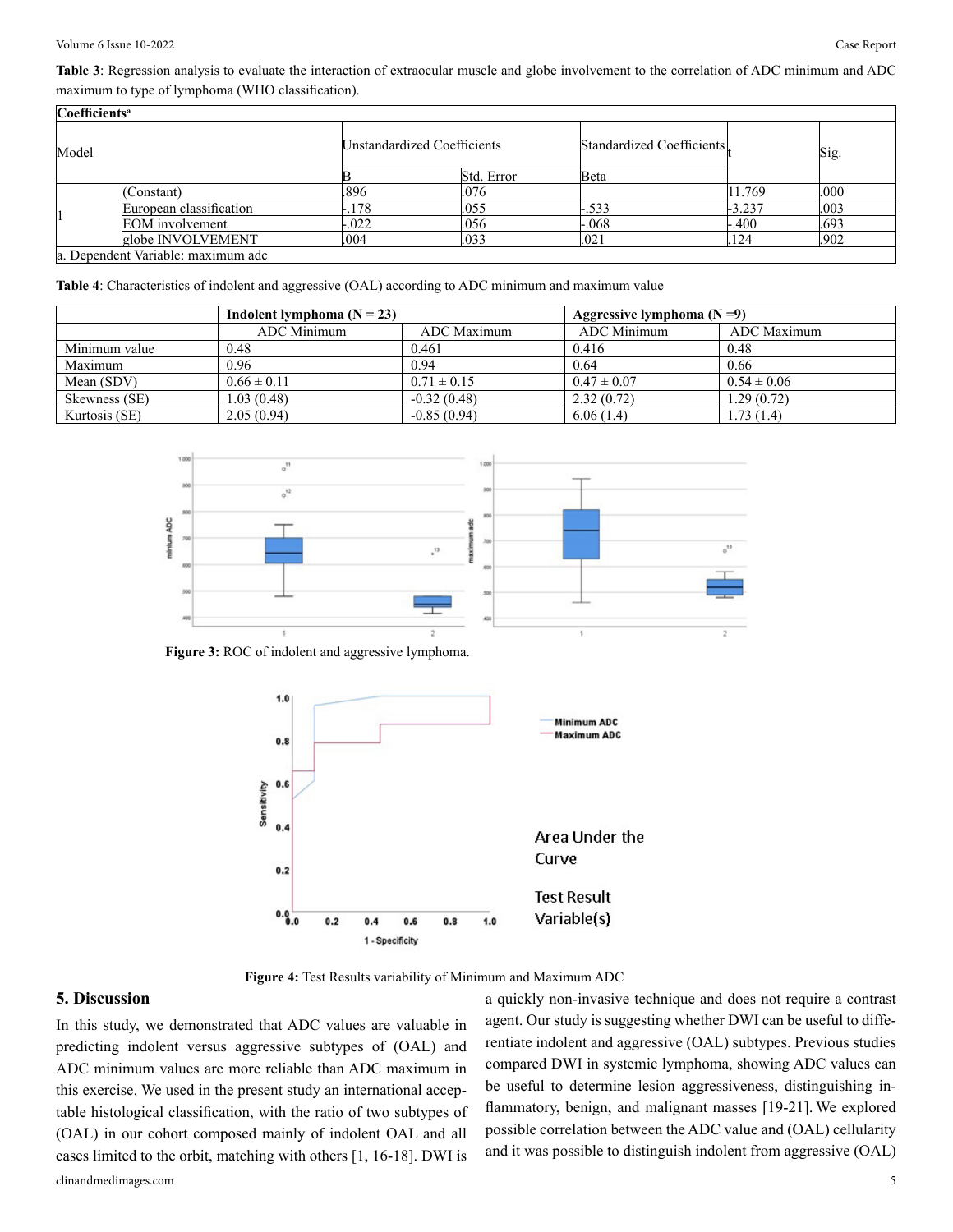using ADC values, with significantly higher cellularity in almost all indolent subtype than that of aggressive (OAL). Malignant lymphomas are histologically composed by large cells, leading to effacement of the follicular architecture, with a relatively lower cellular density, angulated nucleus, increased nuclear atypia, mitotic figures, abundant macromolecular proteins, less extracellular space as well as increased extracellular vascularity, characteristics which can restrict diffusion space for water molecules in the extra and intra cellular compartments, resulting in reduced ADC values [6,10,11,20,21].However, highly malignant (OAL) can have high cellularity, leading to relative reduction in extracellular and intracellular diffusion spaces [14,22]. Systemic lymphomas have been shown significantly lower ADC values [22] but it is contradicted since ADC measurements can not discriminate DLBCL from follicular lymphoma [16,19,23] probably because there is no correlation between tumor ADC value and tissue cellularity in those cases [18, 20,21,24]. Discrepancies can happen because benign or malign orbital lesions can be hypercellular [9, 17, 18, 22] and ADC value is not solely a function of tumor cellularity, with other histological features such as cell size, nuclear atypia, macromolecules in cytoplasm, cellular organization, and extracellular matrix also influencing tissue diffusivity [8,16,22]. Another reason for discrepancies of ADC values can be the cell arranges in follicles related to physiological or structural components of different tissues, and differences between tumor areas in the same patient [17,19].

Significantly lower mean ADC observed in (OAL) subtypes than inflammatory orbital lesions can occur because the (OAL) have higher cellularity with uniformly small-sized atypical lymphocyte infiltrations and inflammatory lesions present with interstitial edematous changes, increasing ADC values [9,12,17,22]. Beyond DWI measurements can determine lesion aggressiveness, it is useful to monitor response to therapy, most likely because effective anticancer therapy changes tumor's microenvironment, resulting in increased diffusion of water molecules and ADC value [23- 27]. Our ADC percentiles demonstrated that ADC minimum had a better discriminative power than ADC maximum to differentiate OAL. Histogram parameters of ADC map based on pixels' distribution can provide quantitative information about tumor heterogeneity, being significantly different in benign and malignant orbital tumor [16,17]. Low percentiles of ADC can be more effective in differentiate two lesions with distinct compactness or densely packed solid components within tumor tissues and high percentile of ADC value may be easily vulnerable to the cystic or necrotic components [6,17,18]. The better performance of ADC minimum in our study was reinforced by higher sensitivity/specificity than ADC maximum to predict indolent (OAL).

During the image acquisitions for exam, regions of interest (ROIs) in the tumor tissues were manually drawn and distortion artifacts were carefully excluded from the ROI delimitation, avoiding cystic/necrotic areas which can falsely identify heterogeneity of tumor

tissues, elevating ADC value [14]. However, ROI measurement can present error from the non lesion signal in the scanning section due to the proximity of the orbital lesions to the other orbital structures as the eyeball [6,11]. (OAL) subtypes showed positive skewness. Skewness reflects the asymmetry of the histogram distribution. Pathologically, (OAL) consists of monomorphous sheets of lymphocyte, which would appear as a steep peak in histogram [3]. Positive skewness indicates most voxel values accumulating toward the lower end of the histogram [6,12]. The exclusion of the necrotic and cystic areas which have relatively higher ADC values from ROI, resulted in positive and similar skewness in both (OAL) subtypes.

In addition, we found significantly greater kurtosis in (OAL). Kurtosis reflects the degree of homogeneity of the tumors [12,14,16]. Even though malignant orbital tumors can have a significantly higher kurtosis than benign tumors [3,16], there was no significant difference in skewness and kurtosis between our two (OAL) subtypes probably because the homogeneity of OAL and the usual lack of extensive necrosis in lymphoma. Limitations for our study were the retrospective nature of the study, biopsy sites are usually selected by easy access and clinical feasibility and cellularity evaluation might not be the same one for ADC value measurement. Secondly, the relatively small sample size mainly in the aggressive (OAL), which may contribute to the inconspicuous difference in the differential utility of ADC histogram analysis. Combining histogram parameters derived from DWI for a larger group sample would be worth to better validate our results. Thirdly, the mean ADC value of the target tumors based on 2-dimensional ROI placed on a representative localized area of the tumor instead of covering the whole tumor, to overcome this limitation, future study would be rational to use whole-tumor volume of interest rather than localized ROIs for analysis to allow comprehensive measurement, avoiding sample bias and providing quantitative information about tumor heterogeneity despite of the homogeneity observed in the lymphomatous tumors. This method was not used to differentiate (OAL) in the current study, further volumetric ADC histogram analysis can be helpful to assess of tumor grade and

The current study did not stablish ADC threshold that can predict either indolent or aggressive (OAL) with high confidence. Future study using larger sample data can provide stronger evidence regarding relationship between ADC value with histological indices, including cellularity, tumor cell type, and pathological grade to differentiate (OAL) subtypes of lymphoma using DWI approach with independent verification of the processes that affect water diffusion (e.g. higher b values). The additional information provided by MRI-DWI may therefore improve staging, evaluation of lesion extent, to select the optimal site of biopsy identified by the area of marked low ADC value, where the lymphomatous site contains the highest malignancy grade cells, improving diagnostic accuracy, reducing the number of biopsies and patient mortality. Fur